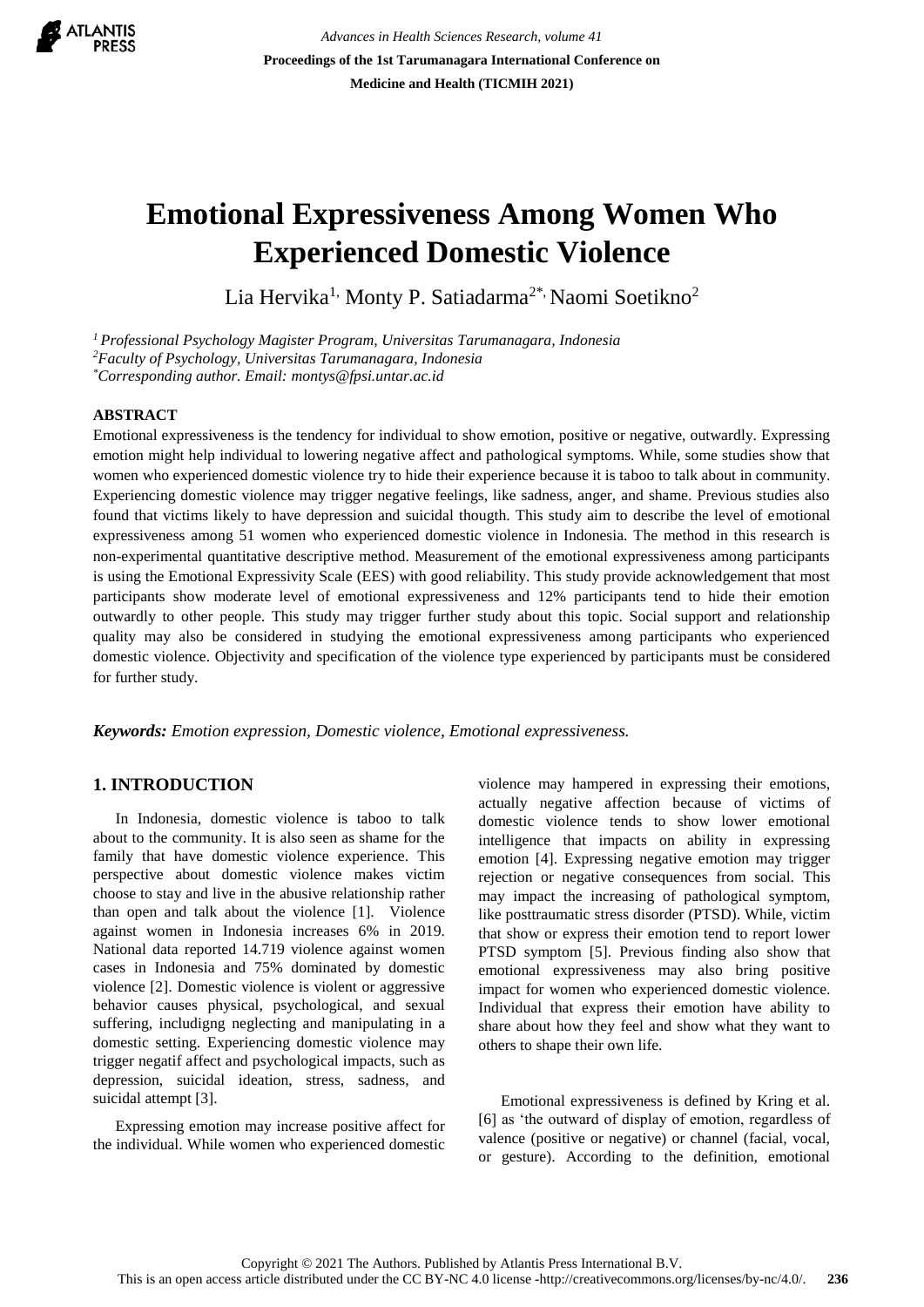expressiveness describes dispositional tendency for individuals to show their emotions outwardly.

There is no limitation for individual expressing their emotion but the way individual express their emotion may different each other. Factors contribute to emotional expressiveness in individual are behavioral expression, verbal disclosure, and comfort to express their emotion [8]. Behavioral expressivity is showing emotion through observable behavior, face expression, posture. Verbal disclosure is showing emotion through verbal communication such as giving information about how they feel to others. This study focuses on behavioral expressivity and verbal disclosure aspect in emotional expressiveness.

Only a few number of study about emotional expressiveness among women who experienced domestic violence in Indonesia. This study aims to describe level of level of emotional expressiveness among women who experienced domestic violence in Indonesia.

## **2. METHOD**

#### *2.1. Participants*

The criteria for participants are women, aged over 20 years, experienced domestic violence committed by partner. There are 51 women that meet the criteria. Demographic data shows that participants are 20-60 years old. 75% of the participants have job; 31% of them have high school educational background; and 57% divorced from their abusive partner. 25% of participants report that they are still in the abusive condition commited by their partner. Participants report that they were abused physically, psychologically, sexually, and financially. Some participants also reporting that they experienced more than one type of violence. Pariticipants divided into online and offline participants. Online participants fill the online questionnaire and recruited from various domicile in Indonesia. While, offline participants fill the offline questionnaire and domiciled in Pangkalpinang. Offline participants were recruited through a informal community in a market that have violence experienced.

#### *2.2. Measurement*

Data were collected using *Emotional Expressiveness Scale* (EES) by Kring et al. [6] that adopted into Indonesian version. The *cronbach's* alpha coefficient for 16 items is 0.881. Higher score of the total EES score shows the higher emotional expressiveness among participants. While, lower score of the total EES score shows the lower emotional expressiveness among participants.

#### *2.3. Research design and procedure*

This study is non-experimental quantitative descriptive study. This study aim to describe level of emotional expressiveness among participants. Data were collected using both online and offline questionnaire. Normality data distribution and measurement reliability were also tested in this study

### **3. RESULTS**

Result shows that 73.5% participants have moderate level of emotional expressiveness. While, there are 15.7% participants have high level of emotional expressiveness. Participants with high level of emotional expressiveness tend to show their emotion outwardly, feel better if others know about how they feel, can describe their emotion to others. While, data shows 11.8% participants have low level of emotional expressiveness. Low level of emotional expressiveness indicate that participants mind if others know their feeling, keep their feeling for themselves, will not let others know how they feel and suppress their emotion. Tabel 1 describe the number and level of emotional expressiveness among participants.

Participants with perception that they can share their violence experience with family or friends show higher emotional expressiveness  $(F= 0.101; p < 0.05)$ . Participants with master degree educational background show higher level of emotional expressiveness. Participants from offline group that doing offline questionnaire show higher level of emotional expressiveness.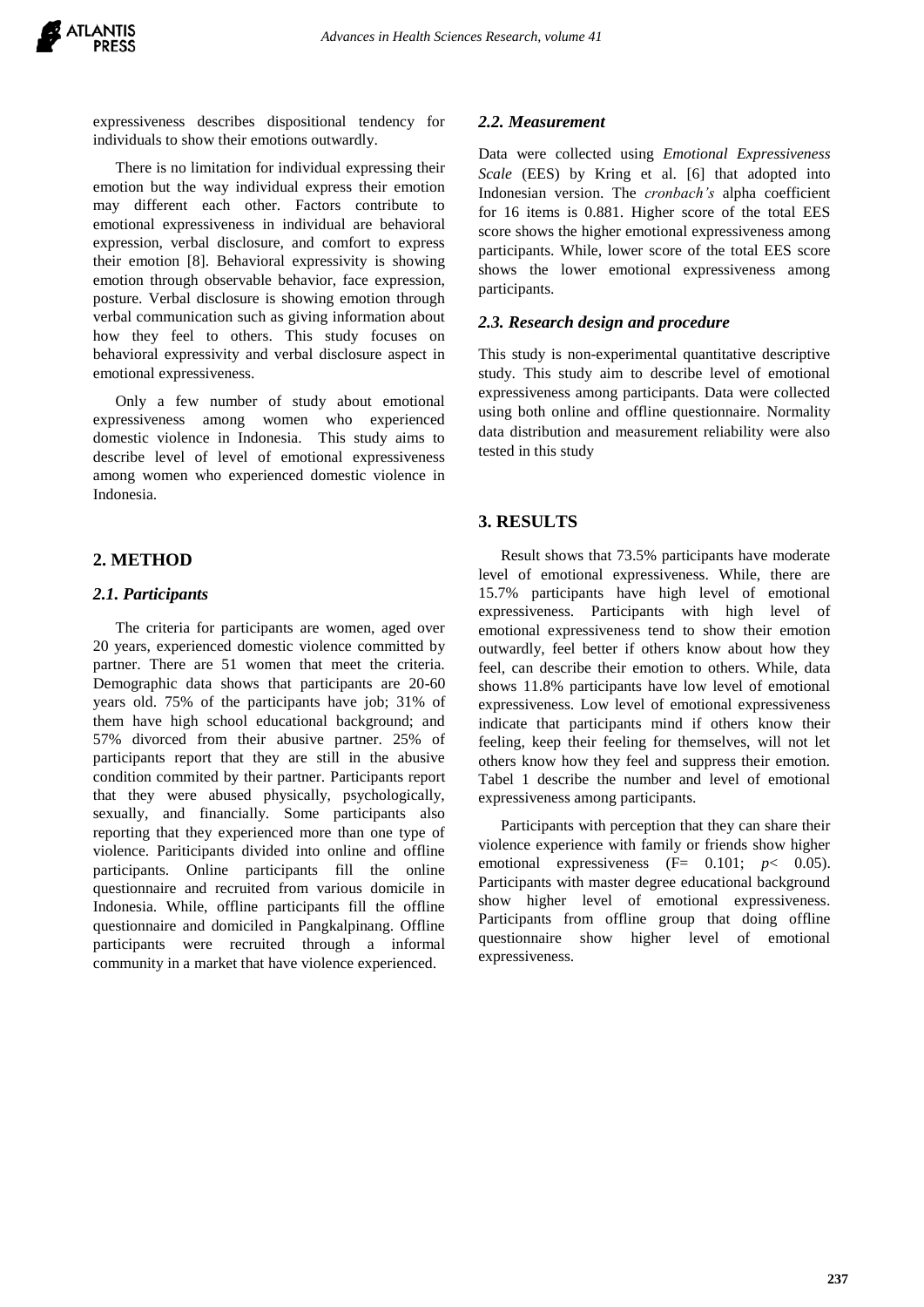

| Participant's characteristic      | mean      | <b>Category</b> | $\boldsymbol{f}$ |
|-----------------------------------|-----------|-----------------|------------------|
| Level of emotional expressiveness | < 2.00    | Low             | 6                |
|                                   | 2.01-3.99 | Moderate        | 37               |
|                                   | >4        | High            | 8                |
| <b>Job Status</b>                 |           |                 |                  |
| Have no job                       | 2.73      | Moderate        | 13               |
| Have job                          | 3.13      | Moderate        | 38               |
| <b>Marriage</b>                   |           |                 |                  |
| Married                           | 3.35      | Moderate        | 21               |
| Divorced                          | 2.82      | Moderate        | 30               |
| <b>Educational level</b>          |           |                 |                  |
| Elementary school                 | 2.68      | Moderate        | 9                |
| Junior high school                | 2.64      | Moderate        | 8                |
| Senior high school                | 2.59      | Moderate        | 16               |
| Bachelor degree                   | 3.44      | Moderate        | 12               |
| Master degree and above           | 4.40      | High            | 6                |
| Number of children                |           |                 |                  |
| $\mathbf{0}$                      | 3.12      | Moderate        | 14               |
| $\mathbf{1}$                      | 3.01      | Moderate        | 22               |
| More than 2                       | 2.97      | Moderate        | 15               |
| <b>Reporting case legally</b>     |           |                 |                  |
| yes                               | 3.51      | Moderate        | 11               |
| no                                | 2.89      | Moderate        | 40               |
| Share their experience to other   |           |                 |                  |
| yes                               | 3.23      | Moderate        | 35               |
| no                                | 2.58      | Moderate        | 16               |
| <b>Group of participants</b>      |           |                 |                  |
| Online                            | 2.73      | Moderate        | 26               |
| offline                           | 3.32      | Moderate        | 25               |

## Table 1. Level of emotional expressiveness in participants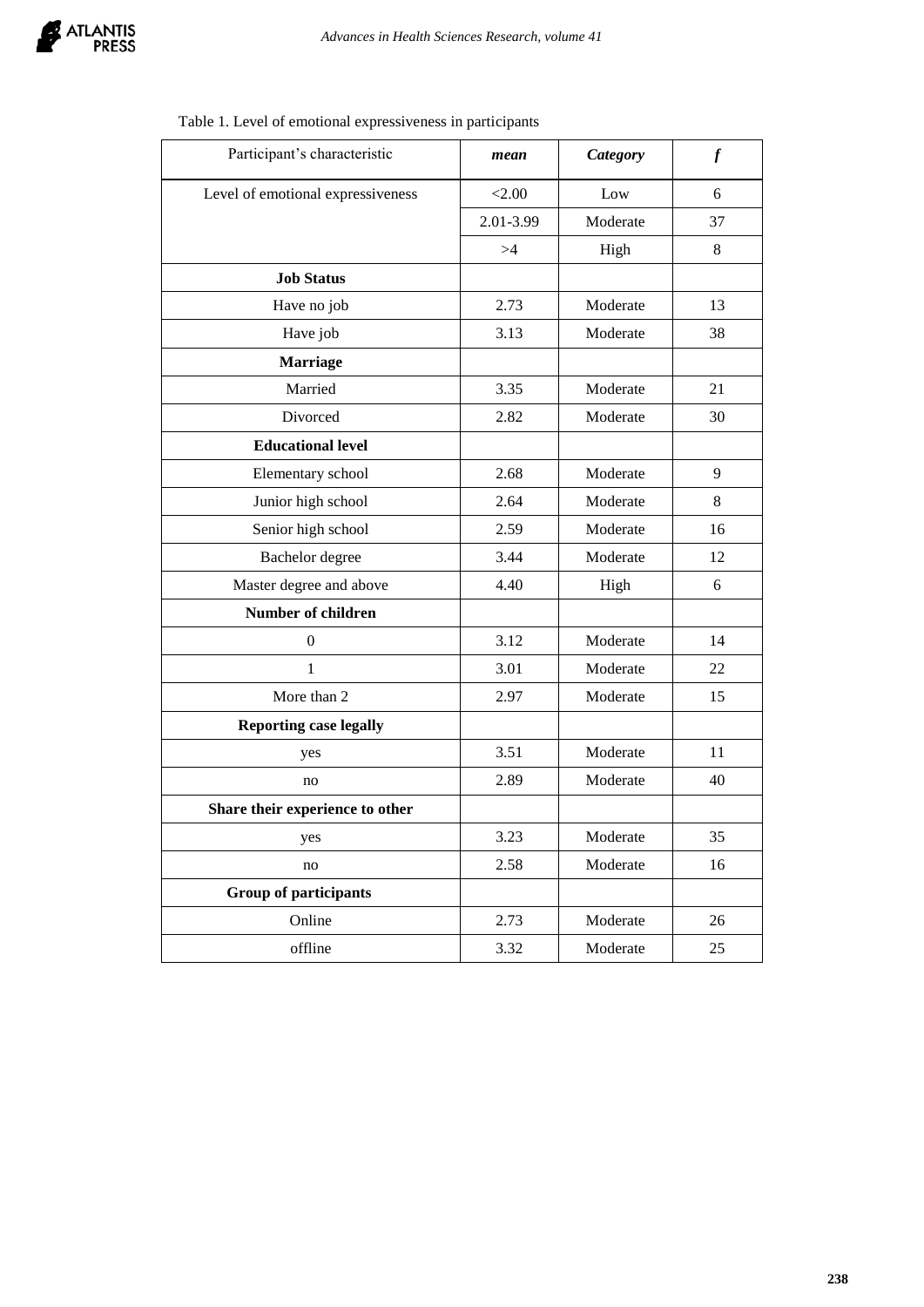

## **4. DISCUSSION**

Result shows that participants have moderate level of emotional expressiveness. In expressing emotion, individual tend to considerate to whom they show their emotion and how other react to their expression of emotion [9]. Individual who perceive having social support and supportive relationship with others may show their emotion. While, individual that perceive having unsupportive relationship may limit their expression of emotion. Offline participants in Pangkalpinang joined a peer circle of abused women. The community is built by the same experience they have and they share their experience to each other. This situation may become factor that increase the level of emotional expressiveness.

Result also shows that participants with higher educational background also have higher level of emotional expressiveness. This finding support previous study that some victims in Banten, Indonesia with lower level of educational background tend to hide and not reporting their violence experience because they have limited understanding and knowledge about domestic violence and do not know where to report [1]. This may lead to lower level of emotional expressiveness. These findings may bring impact in educational program to consider to educate community about emotional expressiveness and domestic violence from the early educational level.

There are some limitations from this artcile in studying emotional expressiveness among participants. First, there is no specification about the person ti whom victims express their emotion. Women who experienced domestic violence may see their relationship quality with their abusive partner is bad and unsupportive. Furute study may consider this factor. According to previous study, individual show their emotion if they feel comfort and supportive relationship with whom their express their emotion.

Second, the limitation is about limited number of participant in representing various cultural background in Indonesia. Emotional expressiveness might be more depends on cultural context. East culture seems more supress strategy in expressing valence (positive or negative) and channel (verbal or nonverbal) of the emotions. Future study may study more participant with various cultural background to make better generalization of the results.

Third, limitation of this study is about the measurement instrument. Survey method through questionnaire might be misunderstood by the participants because of the language about '*emotion'*. Future study may consider observational method to evaluate emotional expressiveness among women who experienced domestic violence so it can be more objective.

#### **5. CONCLUSION**

This study found that women who experienced domestic violence in Indonesia tend to show their emotions in moderate level. Meanwhile, some victims show low level of emotional expressiveness. This study May trigger more exploration about emotional expressiveness among abused women. By this study, further research may also explore effect by expressing emotion on pathological symptom among the victim.

#### **AUTHORS' CONTRIBUTIONS**

All authors read and approved the final manuscript.

#### **ACKNOWLEDGMENTS**

Acknowledgement and words of gratitude are addressed towards Faculty of Psychology Universitas Tarumanagara for their support and opportunity given to us.

## **REFERENCES**

- [1] F. Fajrini, R. A. Ariasih, N. A. Latifah, Determinan sikap terhadap kekerasan dalam rumah tangga di Provinsi Banten, Aspirasi: Jurnal Masalah-Masalah Sosial 9(2), 2018, pp.173-189. DOI: https://doi.org/10. 22212/aspirasi.v7i1.1084
- [2] Komisi Nasional Anti Kekerasan Tehadap Perempuan, Kekerasan meningkat: Kebijakan penghapusan kekerasan seksual untuk membangun ruang aman bagi perempuan dan anak perempuan. Catatan Tahunan Tentang Kekerasan terhadap perempuan tahun 2019, 2020
- [3] G. Karakurt, D. Smith, J. Whiting, Impact of intimate partner violence on women's mental health. J Fam Violence 29(7), 2014, pp.693-702. DOI: 10.1007/ s10896-014-9633-2
- [4] K. Tsirigotis, J. Łuczak, Emotional intelligence of women who experience domestic violence. Psychiatr Q, 87, 2016, pp.165-176. DOI: 10.1007/s11126-015-9368-0 [6]
- [5] T. J. Sullivan, F. R. Leifker, A. D. Marshall, Observed emotional expressivity, posttraumatic stress disorder symptoms, and intimate partner violence perpetrationamong community couples.